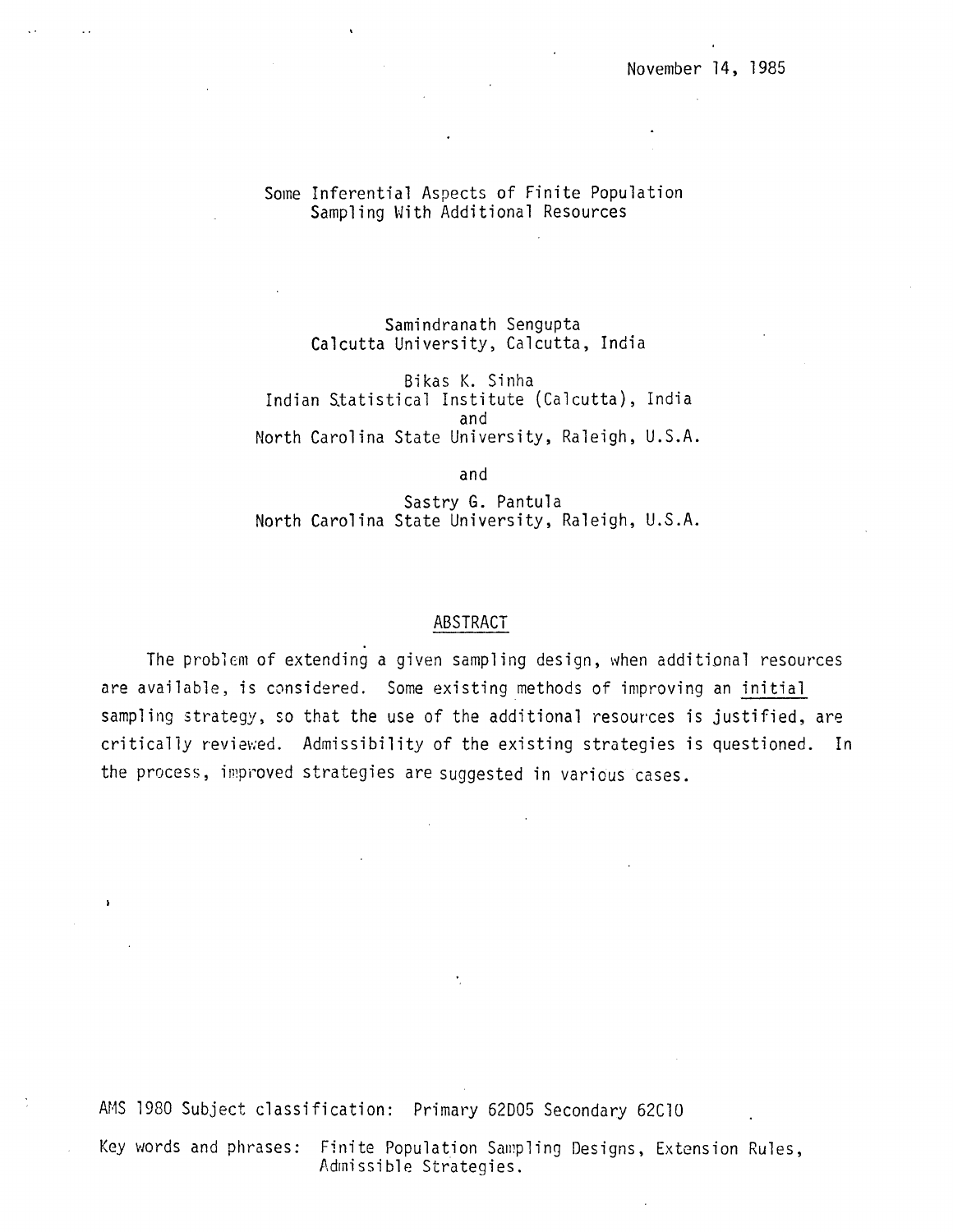## 1. INTRODUCTION

Suppose a survey statistician is interested in estimating a parametric function  $\theta(Y)$  of a character Y for a finite labelled population U = (1, 2, ..., N) of size N. Given the initial resources, the statistician has decided to adopt the strategy  $(P_n, e_n)$  where  $P_n$  refers to a fixed sample design of size n and  $e_n$  refers to an estimator for  $\theta(Y)$ . Let s<sub>n</sub> denote a typical sample of size n from U and S<sub>n</sub> denote the sample space consisting of samples of the type s<sub>n</sub> for which  $P_n(s_n)$  is positive. Additional resources are subsequently made available to the statistician which may be used to obtain another sample of k units. We assume throughout  $n + k < N$ . In this paper we discuss the choices for the sampling design for the second sample. We also present reasonable sampling strategies (P<sub>n+k</sub>, e<sub>n+K</sub>) based on the combined sample.

We use the following notations and definitions in this paper.

(i) An estimator  $e_n$  is said to be  $(P_n -)$  unbiased for  $\theta(Y)$  if

$$
S_{n}^{\Sigma}S_{n}^{e_{n}(S_{n})P_{n}(S_{n})} = \theta(Y)
$$

for all  $Y = (Y_1, ..., Y_N)$ .

(ii) A strategy (P, e) is said to be unbiased for  $\theta(Y)$  if the estimator e is (P-) unbiased for  $\theta(Y)$  in the above sense.

(iii) An unbiased sampling strategy (P, e) is said to be at least as good as another unbiased sampling strategy (P\*, e\*) if

$$
\sum_{S \in S} e^{2}(s) P(s) \leq \sum_{S \in S^*} e^{x^2}(s) P^{*}(s)
$$
 (1.1)

for all Y, where S and  $S*$  are the sample spaces corresponding to the sampling designs P and  $P*$  respectively. We say  $(P, e)$  is better than  $(P*, e*)$  if strict inequality holds in (1.1) for at least one Y. The sampling strategy (P, e) is said to be admissible if there is no other sampling strategy that is better than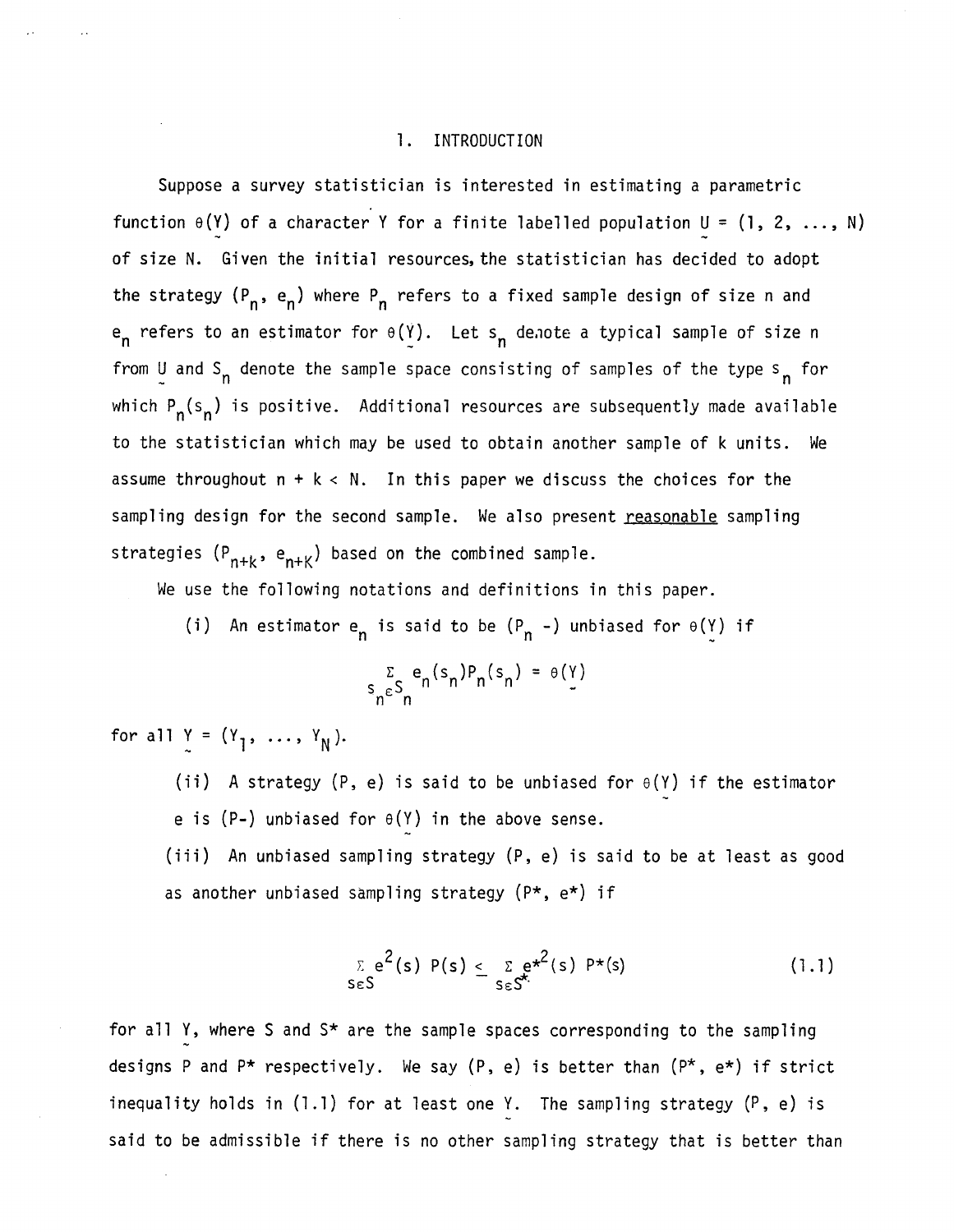(p, e). It is said to be inadmissible otherwise. In this paper we consider unbiased strategies only.

Let  $P_k$  denote a fixed size sampling design of size k on U. Suppose the statistician uses the sampling design P<sub>n</sub> to obtain s<sub>n</sub> and when additional resources are available, uses P<sub>k</sub> to obtain an independent sample  $s_k$ . Then the combined sample,  $s_n U s_k$ , may be of size varying from n to n + k. We denote the sampling design obtained by taking an independent sample in the second stage by  $P_nUP_k$ . Given s<sub>n</sub> is selected in the first stage using the sampling design P<sub>n</sub>, an alternative procedure is to select a sample of size k from U - s<sub>n</sub>. Let  ${Q_k(\cdot | s_n)}$  |  ${s_n \epsilon s_n}$  denote a family of such fixed size sampling designs of size k. If the second sample  $s_k$  is selected from  $\mathbb{I}$  -  $s_n$  using  $Q_k(\cdot \mid s_n)$ , following the selection of  $s_n$  as the first stage sample, then the combined sample s<sub>m</sub> is of fixed size  $m = n + k$ . Let P<sub>m</sub> denote the underlying fixed size sampling design of size  $m = n + k$ . Note that

$$
P_m(s_m) = \sum_{s_n \le s_m} P_n(s_n) Q(s_m - s_n \mid s_n)
$$
 (1.2)

for all  $s_m$ . Let  $s_m$  denote the sample space corresponding to the sampling design  $P_m$ . In section 2 we will show that for a given sampling strategy ( $P_nUP_k$ ,e), we can find a fixed size sampling strategy  $(P_m^*, e^*)$  that is better.

If the sampling designs  $P_{\textbf{n}}$  and  $Q_{\textbf{k}}$  correspond to simple random sampling without replacement (SRSWOR) procedures, then  $P_m$  is also an SRSWOR design. It is well known that the sampling strategy  $(\mathtt{P}_\mathsf{m},\ \vec{\mathsf{y}}_\mathsf{m})$  is better than  $(\mathtt{P}_\mathsf{n},\ \vec{\mathsf{y}}_\mathsf{n})$  where  $\bar{\mathsf{y}}$  is the sample mean and P<sub>n</sub> and P<sub>m</sub> are SRSWOR sampling designs of sizes n and m respectively. Therefore, in this situation, the use of additional resources for selecting k more units is justified. This characteristic of improving the efficiency by using additional sampling units, however, is not shared by all sampling strategies. Cochran (1963), Ajgaonkar (1967), Chaudhuri (1977) and

-2-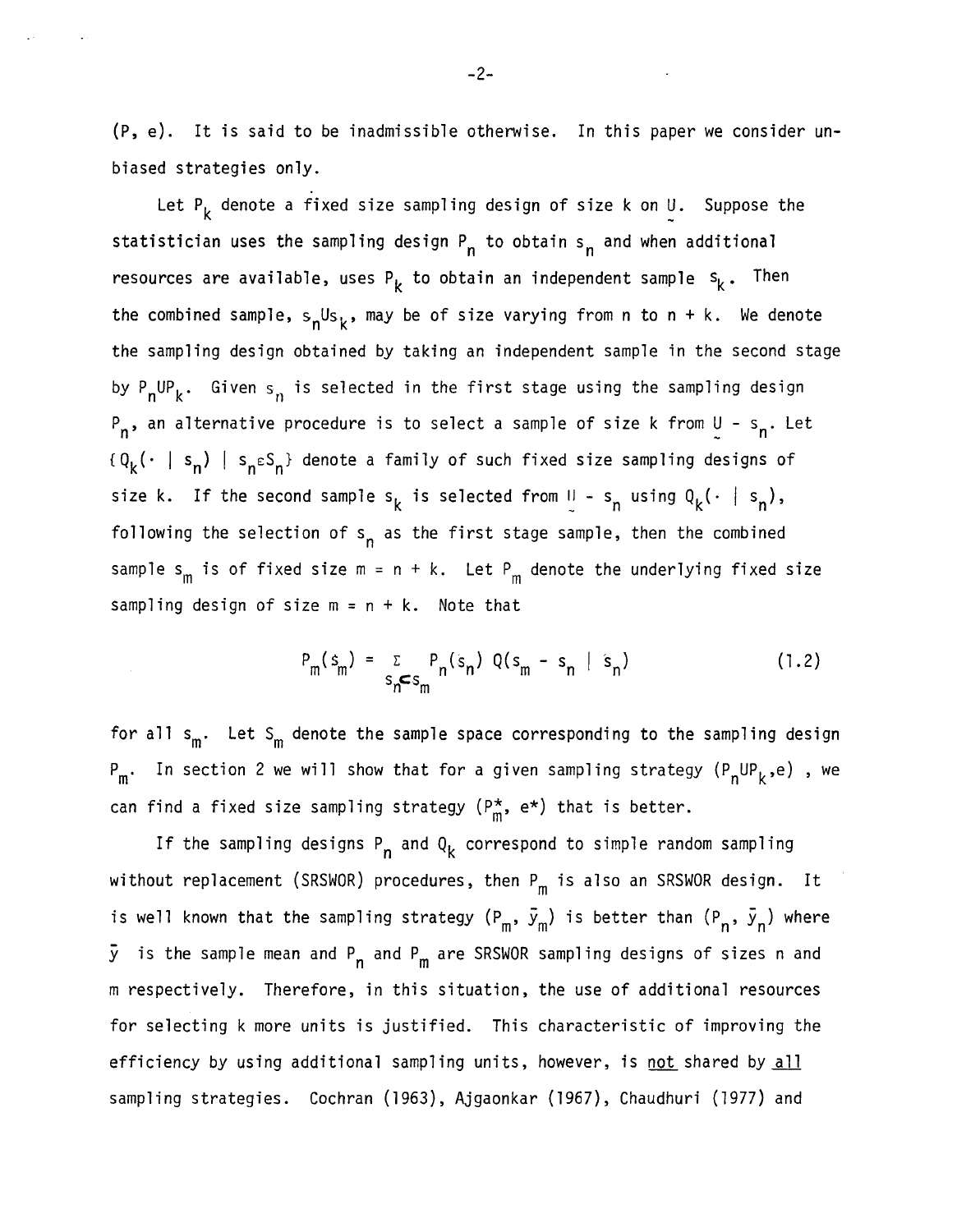Chaudhuri and Mukhopadhayay (1978) considered the properties of the sample mean and/or the Horiwitz-Thompson estimator (HTE) under different sampling designs  $P_n$  and  $P_m$ . It was observed that the sampling strategies ( $P_m$ , HTE) and ( $P_m$ ,  $\bar{y}_m$ ) are not necessarily better than  $(P_n, HTE)$  and  $(P_n, \bar{y}_n)$ , respectively. For the case where the sampling design  $Q_k$  is SRSWOR, Sinha (1980) presented simple conditions on the first and second order inclusion probabilities of the sampling design P<sub>n</sub> so that (P<sub>n+k</sub>, HTE) is better than (P<sub>n+k-1</sub>, HTE) simultaneously for all  $k = 1, 2, ...$ 

Lanke (1975) considered extending an arbitrary sampling strategy (P<sub>n</sub>, e<sub>n</sub>) to another strategy  $(P_m, e_m)$  via  $Q_k$  so that  $(P_m, e_m)$  is better than  $(P_n, e_n)$ irrespective of the choice of  $Q_k$ . He proposed the estimator

$$
e_{m}(s_{m}) = [P_{m}(s_{m})]^{-1} \sum_{s_{n} \in S_{m}} e_{n}(s_{n}) P_{n}(s_{n}) Q_{k}(s_{m} - s_{n} | s_{n})
$$
(1.3)

We will refer to the estimator (1.3) as Lanke's estimator. Notice that Lanke's estimator is in some sense Rao-Blackwellization of the estimator  $e_n$ . Lanke (1975) established that the estimator  $e_m$  in (1.3) is at least as good as  $e_n$  no matter what  $P_n$ ,  $e_n$  and  $Q_k$  are.

Sengupta (1982) extensively studied the properties of Lanke's estimator for various choices of e<sub>n</sub>, P<sub>n</sub> and Q<sub>k</sub>. In particular, he observed that (i) Lanke's estimator, even though it improves over the estimator e<sub>n</sub>, may itself turn out to be inadmissible, and (ii) if the estimator  $e_n$  is the sample mean (or HTE) then there may not exist a sampling design  $Q_k$  such that Lanke's estimator based on  $e_n$  is again the sample mean (or HTE). He also showed that when  $e_n$  is the sample mean and the sampling design  $Q_k$  is SRSWOR, Lanke's estimator will again be the sample mean if and only if the sampling design P<sub>n</sub> is itself SRSWOR.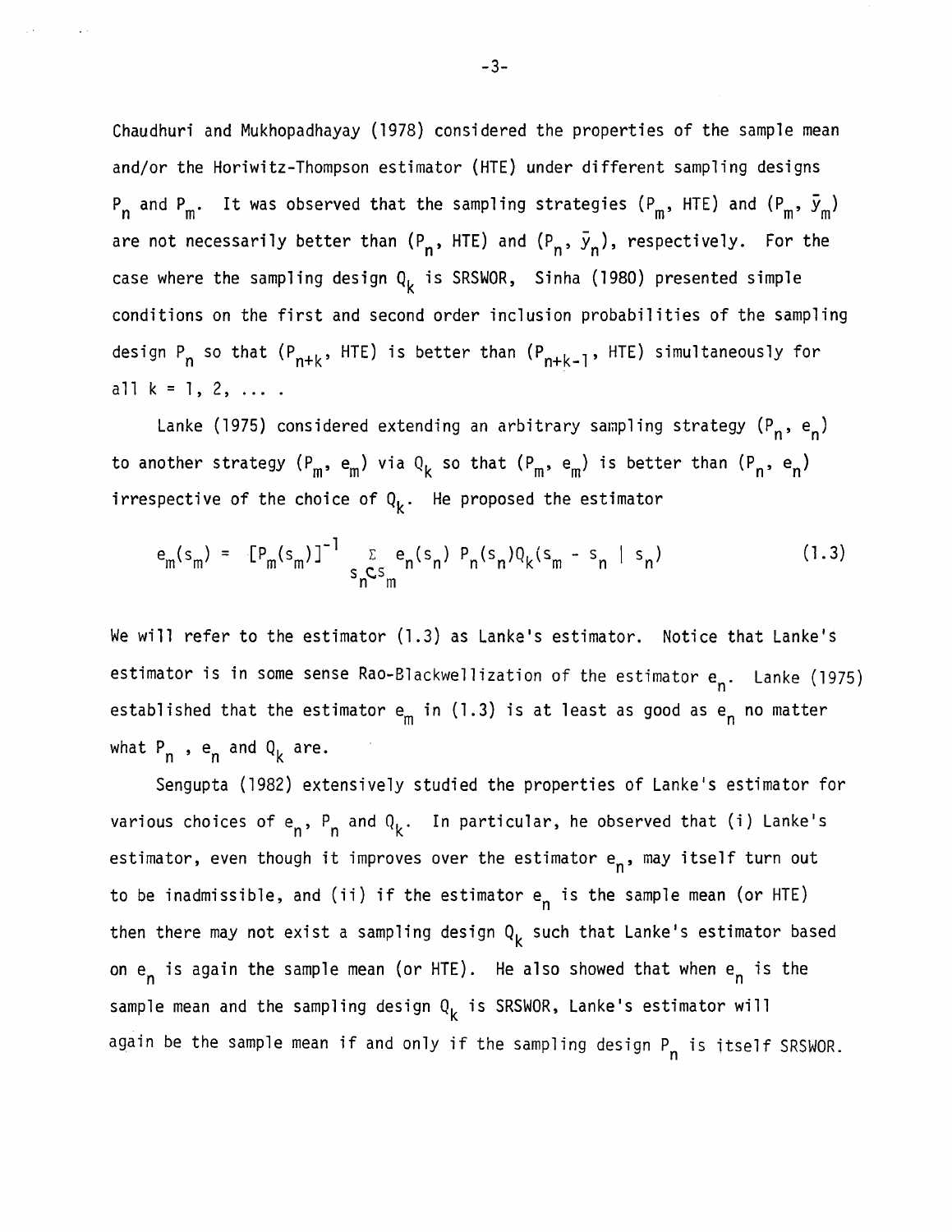In Section 2, we critically review Lanke's estimator and point out some of its demerits in the present form. We then consider different versions of this estimator to explore the scope for further improvement. Section 3 contains some concluding remarks.

# 2. MAIN RESULTS

In this section, we first show that it is better touse an appropriate fixed size sampling design of total size  $m = n + k$  than to use two independent sampling designs P<sub>n</sub> and P<sub>k</sub> of sizes n and k respectively.

Theorem 2.1 Let  $P_nUP_k$  denote the sampling design obtained by taking two independent samples of sizes n and k using the sampling designs  $P_n$  and  $P_k$ respectively. Suppose e is an unbiased estimator for  $\theta(Y)$  based on the composite sampling design  $P_nUP_k$ . Then, there exists a fixed size sampling design  $P^*$  of size m = n + k and an estimator e\* such that the sampling strategy  $(P_m^*, e^*)$  is better than  $(P_nUP_k, e)$ .

Proof: We assume  $n + k < N$  as otherwise the claim is trivially justified. We prove the theorem by constructing the sampling strategy  $(P_m^*$ ,  $e^*)$ . Define,

$$
P_{m}^{*}(j) = P_{n}UP_{k}(j) + \sum_{\ell=n}^{m-1} \sum_{j \leq j} [a(j)]^{-1} P_{n}UP_{k}(i)
$$
 (2.1)

where

$$
i = (i_1, i_2, ..., i_\ell), j = (j_1, j_2, ..., j_m)
$$

and

 $a(i)$  = number of j with  $P_nUP_k(j)$  positive and  $i\subset j$ . It is easy to see that  $P_m^*$  is a fixed size sampling design of size m = n + k. Define, now, the estimator

$$
e^{\star}(j) = [P_m^{\star}(j)]^{-1} [e(j)P_nUP_k(j) + \sum_{\ell=n}^{m-1} \sum_{i \subset j} \{a(i)\}^{-1}P_nUP_k(i)e(i)].
$$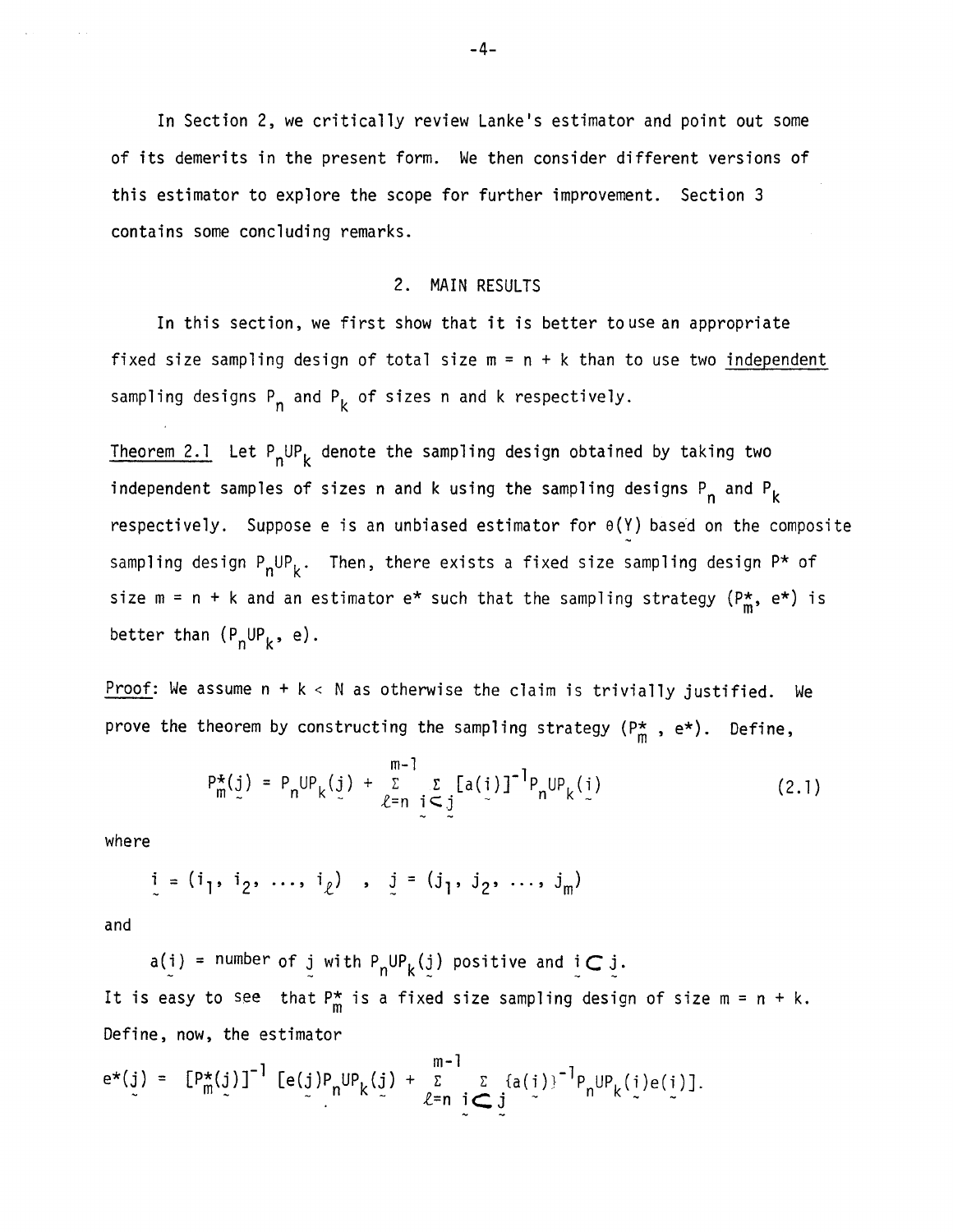Then it is easy to verify that  $e^*$  is unbiased for  $\theta(Y)$ . Also, using Cauchy-Schwartz inequality, one can show that  $(P_m^{\star}, e^{\star})$  is better than  $(P_nUP_k, e)$ .  $\Box$ 

It is thus advisable to obtain additional sampling units with additional resources. Note further that given the sampling designs P<sub>n</sub> and P<sub>k</sub>, the sampling design  $P_m^*$  has the same form as (1.2) for some conditional sampling design  $Q_k$ .

For the remainder of this paper, we will be dealing with sampling designs of the type P<sub>m</sub> given by (1.2) with components given by P<sub>n</sub> and  $\{Q_k(\cdot | s_n) s_n \epsilon S_n\}$ . We next show that it is not possible to obtain an estimator based on the sampling design P<sub>m</sub> that is better than every possible estimator based on the sampling design P<sub>n</sub>. To give a quick demonstration of this, we restrict to homogeneous linear unbiased (hlu) estimators of the form  $e(s,y) = \sum b(i,s)Y_i$  and set  $\theta(Y) = \overline{Y}.$  $i\,\varepsilon$ s

Theorem 2.2: Let P n be a connected sampling design (see Patel and Dharmadhikari (1977)). Let  $P_m$  be any fixed size sampling design of size  $m = n + k$  obtained by extending P<sub>n</sub> as in (1.2) via an arbitrary  $Q^{\phantom{\dagger}}_{{\bf k}}.$  Then there does not exist any hlu estimator e based on  $P_m$  that is (uniformly) better than every hlu estimator based on P<sub>n</sub>.

Proof: Let  $e_{1,n}$ ,  $e_{2,n}$ ,  $\cdots$   $e_{\mathsf{N},n}$  denote a class of hlu estimators of  $\bar{\mathsf{Y}}$  such that the variance of the estimator e<sub>i,n</sub> is zero at the point q<sub>i</sub>, where q<sub>i</sub> is an<br>N x 1 vector with 1 in the ith position and 0 elsewhere. (See Patel and  $N \times 1$  vector with 1 in the ith position and 0 elsewhere. (See Patel and Dharmadhikari (1977) to ensure the existence of such estimators).

than the estimators  $\mathsf{e}_{1,\mathsf{n}},\ \ldots,\ \mathsf{e}_{\mathsf{N},\mathsf{n}}.$  Therefore, the variance of the estimator Suppose there exists a h]u estimator e based on  $P_m$  that is better than every estimator based on P<sub>n</sub>. Then the estimator e, in particular, will be better e must be zero at the points  $q_1$ ,  $q_2$ , ...,  $q_N$ . However, it can be easily verified that this is not possible unless e is identically  $\bar{Y}$ .

-5-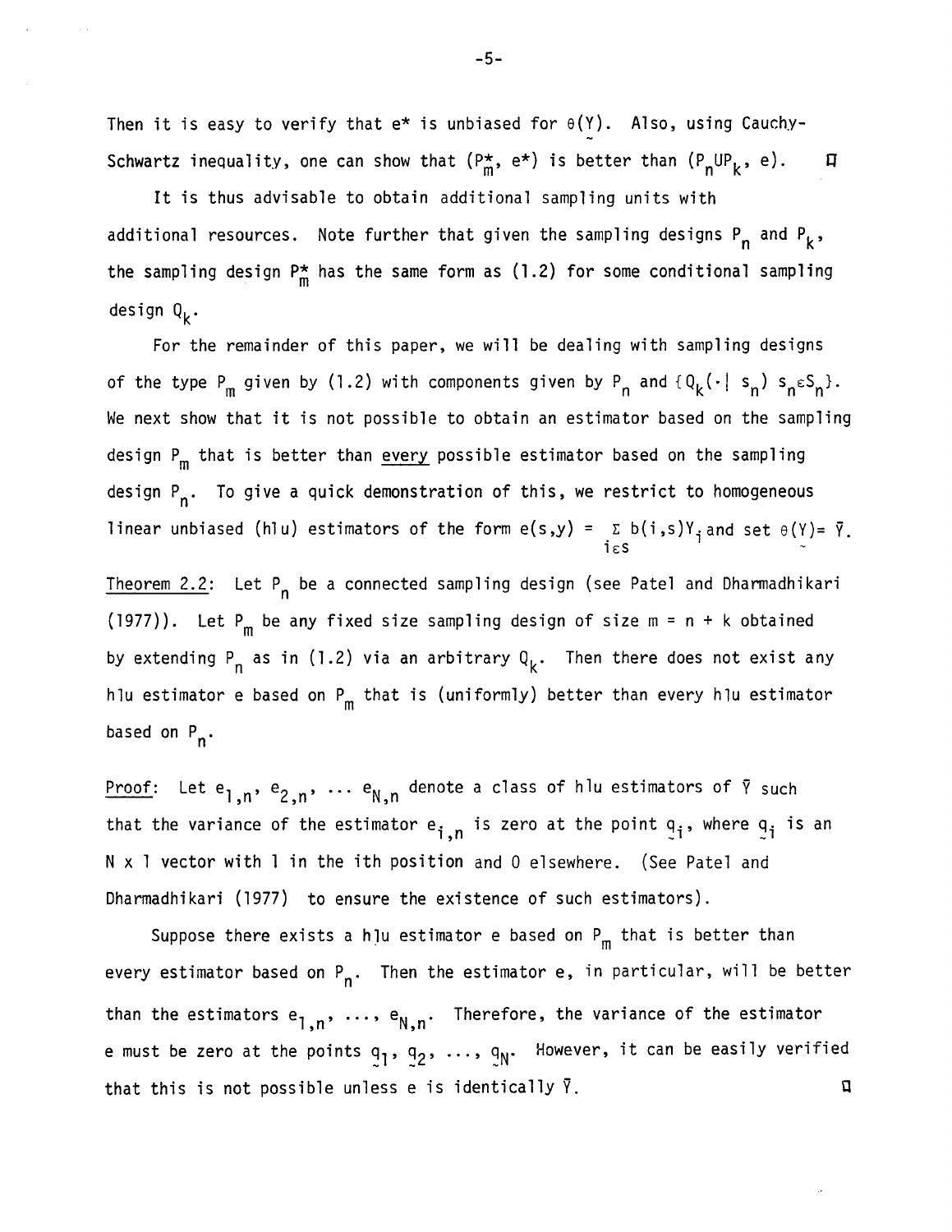Even though there does not exist an estimator based on  $P_m$  that is better than every estimator based on P<sub>n</sub>, for given sampling designs P<sub>n</sub> and P<sub>m</sub> and an estimator e<sub>n</sub> based on P<sub>n</sub>, there always exists an estimator e<sub>m</sub> based on P<sub>m</sub> that is better than e<sub>n</sub>. For example, Lanke's estimator serves this purpose. So if we wish to obtain a sampling stragegy that is better than  $(P_n, e_n)$  we may use  $(P_m, e_m)$  where  $e_m$  is Lanke's estimator.

Now suppose  $e_n$  and  $f_n$  are two estimators for  $\theta(Y)$  based on P<sub>n</sub>. Let  $e_m$ and  $f_m$  denote the corresponding Lanke versions of  $e_n$  and  $f_n$  respectively. The following example demonstrates that even in situations where the estimator  ${\sf e}_{{\sf n}}$  is uniformly better than the estimator  ${\sf f}_{{\sf n}}$ , it is <u>not</u> generally true that the estimator  $\mathsf{e}_{\mathsf{m}}$  is better than the estimator  $\mathsf{f}_{\mathsf{m}}.$ 

| <u>Example 2.1</u> : Consider the following sampling designs and the estimators $\mathsf{e}_{\mathsf{4}}$ and $\mathsf{f}_{\mathsf{4}}$ : |  |  |  |  |  |  |  |  |  |  |  |  |
|-------------------------------------------------------------------------------------------------------------------------------------------|--|--|--|--|--|--|--|--|--|--|--|--|
|-------------------------------------------------------------------------------------------------------------------------------------------|--|--|--|--|--|--|--|--|--|--|--|--|

| $S_{4}$      | $P_4(s_4)$ | $\mathsf{f}_\mathtt{A}$ | $e_{\mathbf{A}}$ |
|--------------|------------|-------------------------|------------------|
| (1, 2, 3, 4) | 0.1        | $a_1$                   | $(a_1 + a_2)/2$  |
| (2,3,4,5)    | 0.2        | a <sub>2</sub>          | $(3a_2 + a_3)/4$ |
| (3,4,5,6)    | 0.3        | $a_{2}$                 | $(5a_3 + a_4)/6$ |
| (4,5,6,1)    | 0.2        | $a_{\Delta}$            | $(3a_4 + a_5)/4$ |
| (5,6,1,2)    | 0.1        | $a_{\mathsf{K}}$        | $(a_5 + a_6)/2$  |
| (6,1,2,3)    | 0.1        | $a_{6}$                 | $(a_6 + a_1)/2$  |

where

 $a_1$  = (280Y<sub>1</sub> +210Y<sub>2</sub> + 140Y<sub>3</sub>)/504,  $a_2$  = (210Y<sub>2</sub> + 140Y<sub>3</sub> + 120Y<sub>4</sub>)/504,  $a_3$  = (140Y<sub>3</sub> + 120Y<sub>4</sub> + 140Y<sub>5</sub>)/504,  $a_4 = (120Y_4 + 140Y_5 + 210Y_6)/504$  $a_5 = (140Y_5 + 210Y_6 + 280Y_1)/504$ and $a_6 = (210Y_6 + 280Y_1 + 210Y_2)/504$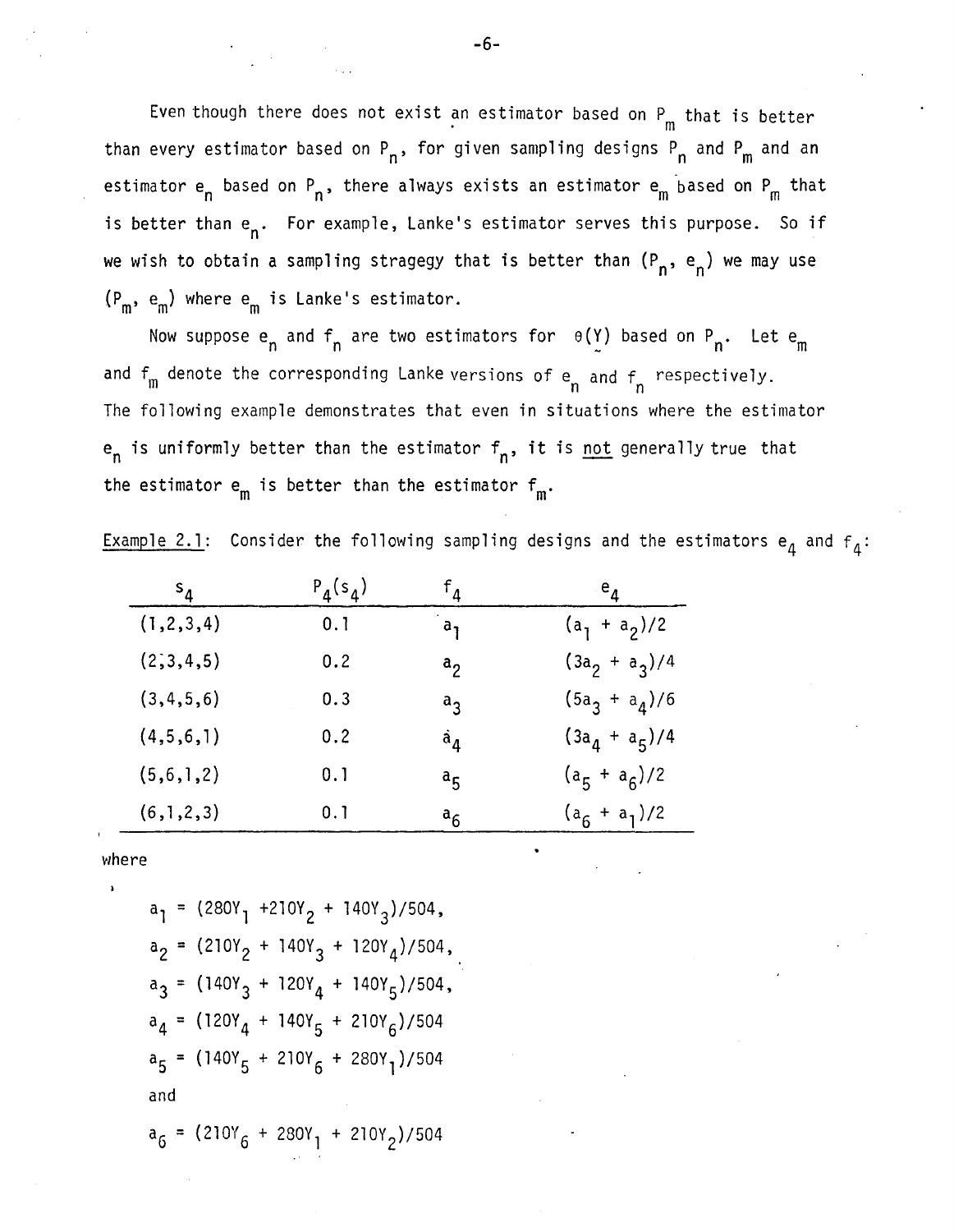It is easy to show that the estimate  $e_4$  is better than the estimator  $f_4$ . Consider now the following extension of the sampling design and the corresponding Lanke's estimators:

| s <sub>4</sub> | Extension<br>with k<br>$=$ 1 | $Q_1(\cdot1\cdot)$ | $s_{5}$         | $P_5(s_5)$ | $f_{5}$                             | e <sub>5</sub>              |
|----------------|------------------------------|--------------------|-----------------|------------|-------------------------------------|-----------------------------|
| (1, 2, 3, 4)   | 5<br>6                       | 0.5<br>0.5         | (1, 2, 3, 4, 5) | 0.15       | $\overline{2a}_2$ )<br>$+$<br>$a_1$ | $(a_1 + 4a_2 + a_3)$<br>h   |
| (2,3,4,5)      | 6                            | 0.5<br>0.5         | (2,3,4,5,6)     | 0.25       | $(2a_2 + 3a_3)$                     | $(3a_2 + 6a_3 + a_4)$<br>10 |
| (3, 4, 5, 6)   | $\overline{c}$               | 0.5<br>0.5         | (3,4,5,6,1)     | 0.25       | $(3a_3 + 2a_4)$                     | $(5a_3 + 4a_4 + a_5)$<br>10 |
| (4,5,6,1)      | $\overline{c}$<br>3          | 0.5<br>0.5         | (4,5,6,1,2)     | 0.15       | $(2a_4 + a_5)$                      | $(3a_4 + 2a_5 + a_6)$       |
| (5,6,1,2)      | 3<br>4                       | 0.5<br>0.5         | (5,6,1,2,3)     | 0.10       | $(a_5 + a_6)$                       | $(a_5 + 2a_6 + a_1)$        |
| (6,1,2,3)      | 4<br>$\overline{5}$          | 0.5<br>0.5         | (6,1,2,3,4)     | 0.10       | $(a_6 + a_1)$                       | $(a_6 + 2a_1 + a_2)$        |

It can be shown that the variance of  $f_5$  is smaller than that of  $e_5$  at the point  $q = (0,0,0,0,1,0)$  and hence e<sub>5</sub> is not better than  $f_5$ .

In the next example we demonstrate that Lanke's extension of an admissible estimator may turn out to be inadmissible. This was first demonstrated by Sengupta (1982). We, however, present a different example here.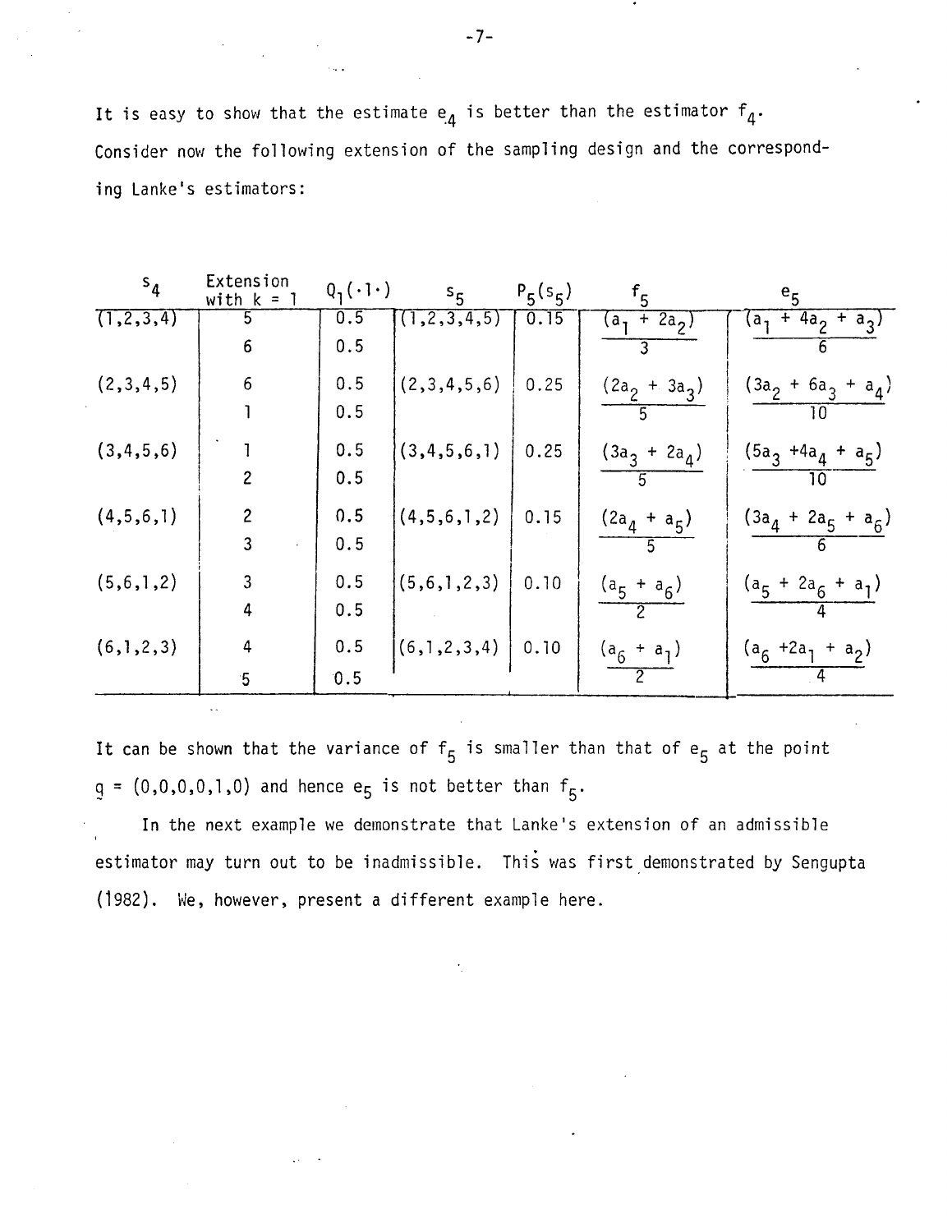| $S_{3}$   | $P_3(s_3)$ | Extension<br>with $k = 2$ | $Q_{2}$    | $^{\mathsf{S}}$ 5 | $P_5(s_5)$ |  |
|-----------|------------|---------------------------|------------|-------------------|------------|--|
| (1,2,3)   | 0.1        | (4,5)                     |            | (1,2,3,4,5)       | 0.31       |  |
| (1, 2, 5) | 0.2        | (3, 6)                    |            | (1, 2, 3, 5, 6)   | 0.20       |  |
| (2, 4, 6) | 0.1        | (3,5)                     |            | (2,3,4,5,6)       | 0.10       |  |
| (2,3,4)   | 0.3        | (1,6)                     |            | (1, 2, 3, 4, 6)   | 0.30       |  |
| (1, 3, 5) | 0.3        | (4,6)<br>(2,4)            | 0.3<br>0.7 | (1,3,4,5,6)       | 0.09       |  |

Example 2.2: Consider the following sampling designs for a population of size six.

Let e<sub>3</sub> denote the HTE for  $\theta(Y)$  based on P<sub>3</sub>. Consider the estimator e(1,2,3,4,5) =  $ae_{3}(1,2,3) + be_{3}(1,3,5) + ce_{3}(2,3,4)$  $e(1,2,3,4,6) = de_3(2,3,4) + ee_3(1,2,3) + fe_3(2,4,6)$  $e(2,3,4,5,6) = ge_3(2,4,6) + he_3(2,3,4)$  $e(1,3,4,5,6) = e_3(1,3,5)$ e(1,2,3,5,6) = ie<sub>3</sub>(1,2,5) + je<sub>3</sub>(1,2,3) + ke<sub>3</sub>(1,3,5). Note that Lanke's extension of  $e_3$  is obtained by setting  $a = \frac{10}{31}$ ,  $b = \frac{21}{31}$ ,  $d = g = i = 1$  and  $c = e = f = h = j = k = 0$ . However, it is easy to show that the estimator e with  $a = \frac{10}{31}$ ,  $b = \frac{21}{31}$ ,  $c = 0$ ,  $d = \frac{3}{4}$ , e = 0, f =  $\frac{1}{4}$ , g =  $\frac{1}{4}$ , h =  $\frac{3}{4}$ , i = 1 and j = k = 0 is better than Lanke's estimator. Infact one can construct several other estimaotrs that are better than Lanke's estimator.

Note that in the above example (as in any other example) Lanke's estimator assigns non-zero weight to only those subsamples s<sub>n</sub> of s<sub>m</sub> for which  $Q_k(s_m - s_n | s_n)$ is positive. However, positive weights could be assigned to  $\frac{all}{all}$  subsamples s<sub>n</sub> of  $s_m$  for which  $P_n(s_n)$  is positive. We investigate this possibility below and present some improvements over Lanke's estimator. Consider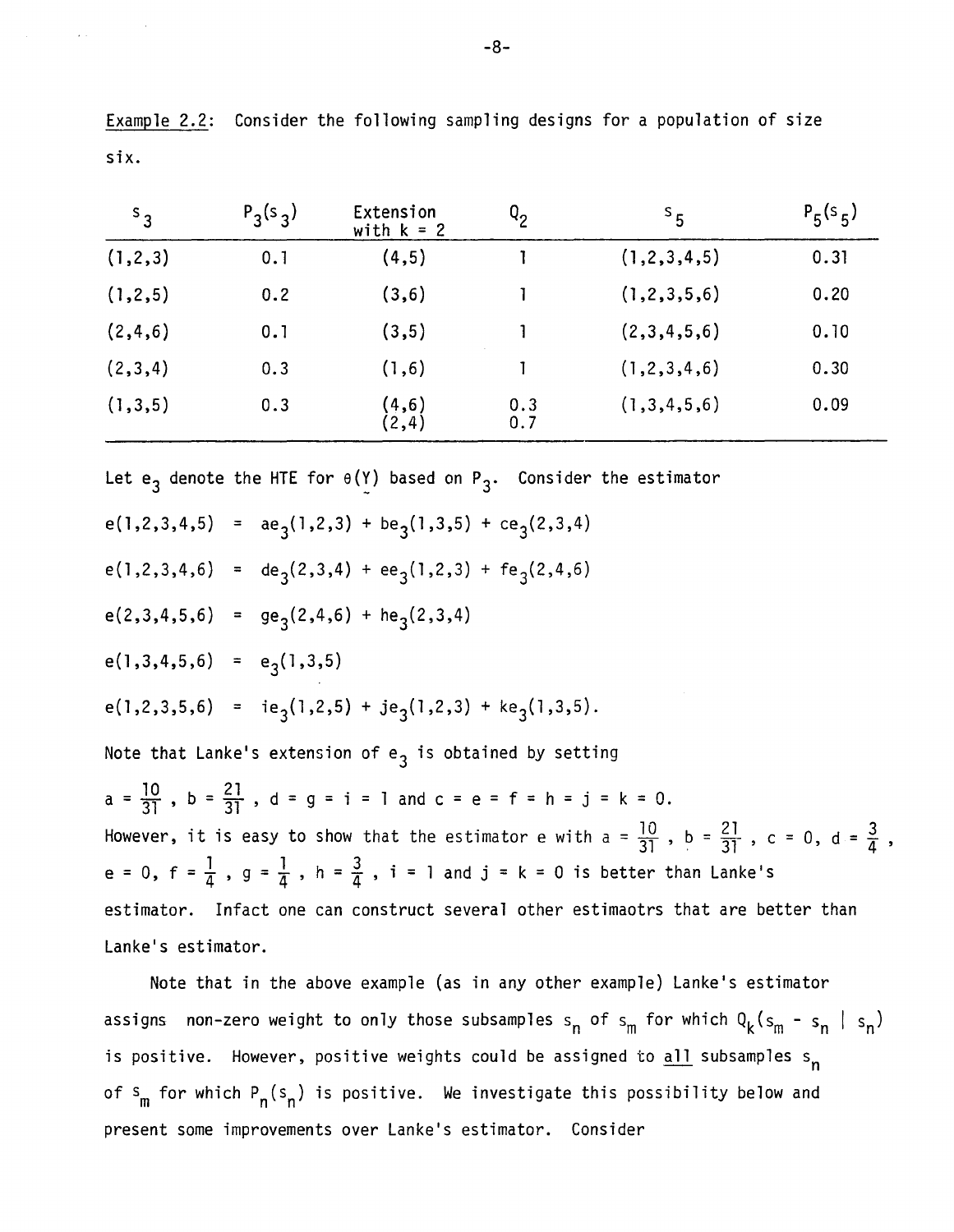$$
e_m(s_m) = \sum_{S \atop S \atop n \to m} e_n(s_n)W(s_n, s_m)
$$
 (2.2)

where  $\{W(S_n, s_m)\}$  are nonnegative constants. Note that if

$$
s_m^{\sum_{m} S_m} W(s_n, s_m) P_m(s_m) = P_n(s_n)
$$
 (2.3)

for all  $s_n$ , then the estimator  $e_m$  is unbiased for  $e(Y)$  whenever  $e_n$  is so. Also, using Cauchy-Schwartz inequality, it can be shown that the estimator  $e_m$  is as good as en if

$$
\sum_{\mathbf{S}_{\mathbf{m}}\boldsymbol{\mathbf{S}}_{\mathbf{n}}} W(\mathbf{S}_{\mathbf{n}}, \mathbf{S}_{\mathbf{m}}) P_{\mathbf{m}}(\mathbf{S}_{\mathbf{m}}) \left\{ \mathbf{S}_{\mathbf{n}} \boldsymbol{\mathbf{C}}_{\mathbf{S}_{\mathbf{m}}} W(\mathbf{S}_{\mathbf{n}}, \mathbf{S}_{\mathbf{m}}) \leq P_{\mathbf{n}}(\mathbf{S}_{\mathbf{n}}) \right\} \tag{2.4}
$$

for all  $s_n$ . It is now easy to see that, under the condition (2.3), (2.4) holds, if and only if,

$$
\sum_{S_{\mathsf{n}} \subset S_{\mathsf{m}}} W(s_{\mathsf{n}}, s_{\mathsf{m}}) = 1 \tag{2.5}
$$

for all  $s_m$ . We can also express the estimator  $e_m$  in (2.2) as

$$
e_{m}(s_{m}) = [P_{m}(s_{m})]^{-1} \sum_{s_{n} \subset s_{m}} e_{n}(s_{n}) P_{n}(s_{n}) Q_{k}^{*}(s_{m} - s_{n} | s_{n})
$$
 (2.6)

where  $Q_K^{\star}$  is given by

$$
Q_K^*(s_m - s_n | s_n) = P_m(s_m) [P_n(s_n)]^{-1} W(s_m, s_n).
$$

Then, from (2.3) and (2.5) we get

$$
\sum_{\substack{s \to s_n \\ m \to n}} Q_k^*(s_m - s_n | s_n) = 1, \text{ for all } s_n
$$
 (2.7)

and

$$
\sum_{s_n \in s_m} P_n(s_n) Q_k^*(s_m - s_n | s_n) = P_m(s_m)
$$
 (2.8)

for all  $s_m$ .

In summary, the general extension  $e_m$  in (2.2) that improves over the estimator e<sub>n</sub> has the same form as Lanke's estimator. The only difference is that the estimator(2.2) uses possibly a different sampling design  $Q_{K}^{\star}$  generating the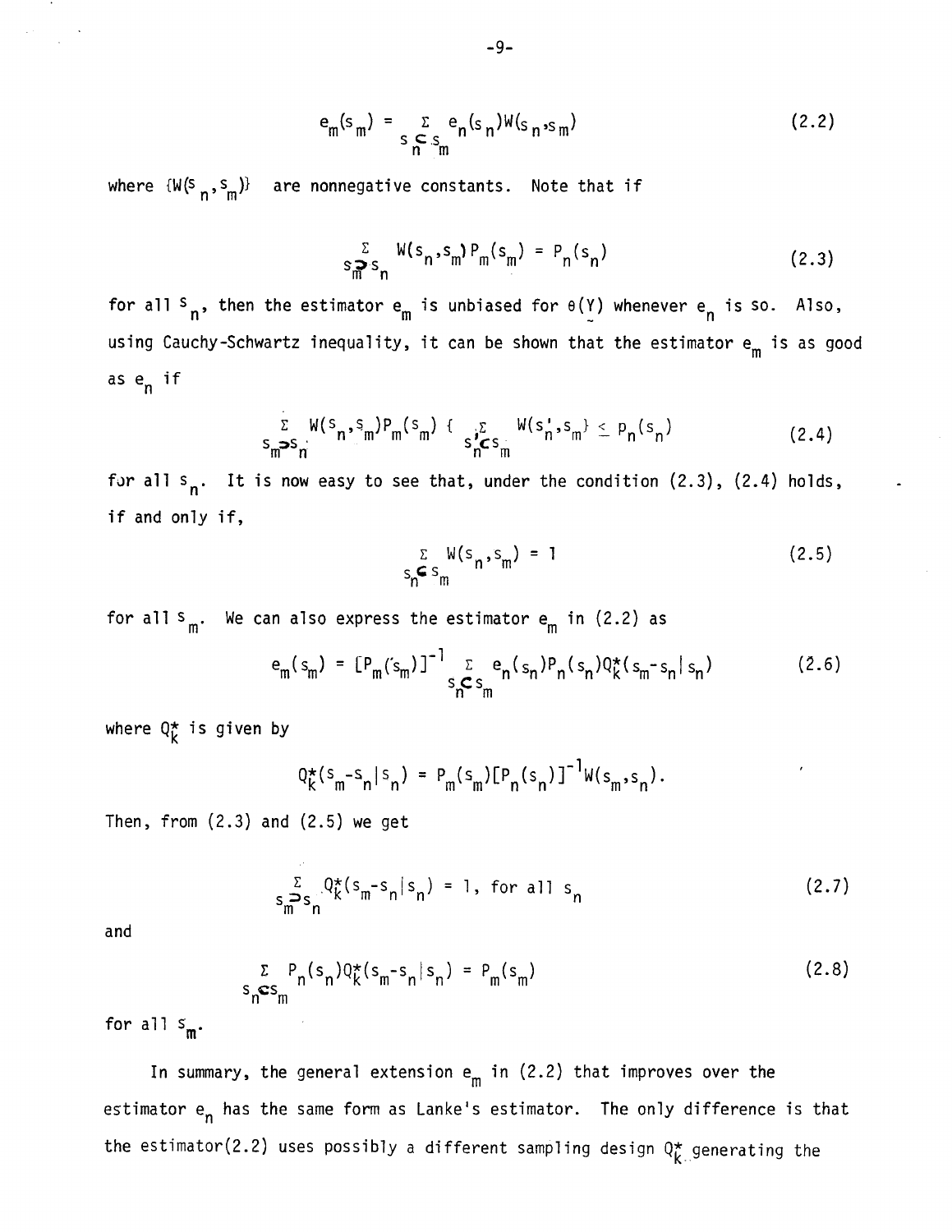same final design  $P_m$ . In some situations it is possible to find a different  $Q_K^*$  so that the estimator (2.2) is better than Lanke's estimator computed with  $Q_K$ . The choice of  $Q_k^*$  would be such that the estimator (2.2) assigns positive weights to all  $e_n(s_n)$  for which  $s_n \leq s_m$  and  $P_n(s_n) > 0$ . We now present one such choice in the next theorem.

<u>Theorem 2.3</u>: Suppose the sampling designs  $\mathsf{P}_{\mathsf{n}}$ ,  $\mathsf{Q}_{\mathsf{k}}$  and  $\mathsf{P}_{\mathsf{m}}$  are as defined in section 1. Define,

$$
A(\hat{s}_{m}) = \{ s_{n}: s_{n} c s_{m}, Q_{k}(s_{m} - s_{n} | s_{n}) > 0 \}
$$

and

$$
B(s_m) = \{ s_n : s_n \in s_m, Q_k(s_m - s_n | s_n) = 0 \}.
$$
  
there exist two samples  $s^{(1)}$  and  $s^{(2)}$  such t

Suppose there exist two samples  $s_h^{11}$  and  $s_h^{12}$  such that

(i) 
$$
A(s_m^{(1)})UB(s_m^{(1)}) = A(s_m^{(2)})UB(s_m^{(2)})
$$

and

(ii) both 
$$
A(s_m^{(1)}) \cap B(s_m^{(2)})
$$
 and  $A(s_m^{(2)}) \cap B(s_m^{(1)})$  are not empty.

Then Lanke's estimator  $e_m(s_m)$  in (1.3) is inadmissible.

Proof:  
\n
$$
e^{*}_{m}(s_{m}) = \begin{cases} e_{m}(s_{m}) & \text{for } s_{m} \neq s_{m}^{(1)} \text{ or } s_{m}^{(2)} \\ [1mm] \{P_{1}e_{m}(s_{m}^{(1)}) + P_{2}e_{m}(s_{m}^{(2)})\}/(P_{1}+P_{2}) & \text{if } s_{m} = s_{m}^{(1)} \text{ or } s_{m}^{(2)} \end{cases}
$$
\n(2.9)

when  $e_m(s_m)$  is Lanke's estimator in (1.3) and  $P_i = P_m(s_m^{(i)})$  i = 1, 2. It is easy to verify that  $e_m^*$  is better than  $e_m$  and hence  $e_m$  is inadmissible.

o

Note that Lanke's estimator  $e_m$  puts zero weight to  $e_n(s_n)$  for  $s_n$  in B(s $\frac{(1)}{m}$ ) and  $B(s_m^{(2)})$  whereas the estimator in (2.9) assigns positive weights. Note also that the estimator in (2.9) is Lanke-type estimator with a different choice of  $Q_{L}^{\star}$ . In fact,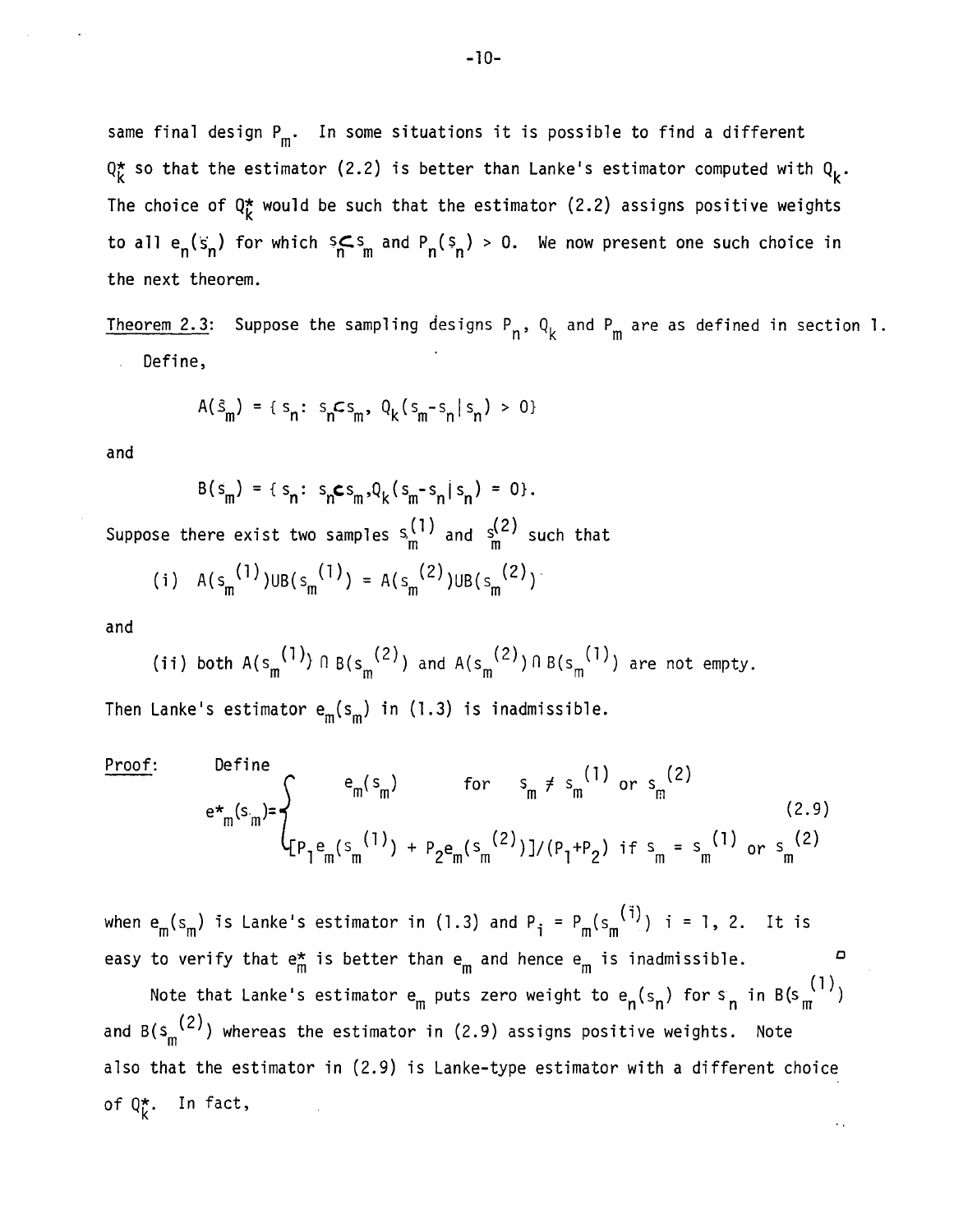$$
Q_{k}^{*}(s_{m}-s_{n}|s_{n}) = \begin{cases} Q_{k}(s_{m}-s_{n}|s_{n}) & \text{for } s_{n} \in A(s_{m}^{(1)}) \cap A(s_{m}^{(2)}) \text{ and } s_{m} = s_{m}^{(1)} \text{ or } s_{m}^{(2)} \\ Q_{k}(s_{m}-s_{n}|s_{n}) & \text{for } s_{m} \neq s_{m}^{(1)} \text{ or } s_{m}^{(2)} \\ Q_{k}(s_{m}^{(1)}-s_{n}|s_{n})\frac{P_{1}}{P_{1}+P_{2}} & \text{for } s_{m} = s_{m}^{(1)} \text{ and } s_{n} \in A(s_{m}^{(1)}) \cap B(s_{m}^{(2)}) \\ Q_{k}(s_{m}^{(1)}-s_{n}|s_{n})\frac{P_{2}}{P_{1}+P_{2}} & \text{for } s_{m} = s_{m}^{(2)} \text{ and } s_{n} \in A(s_{m}^{(1)}) \cap B(s_{m}^{(2)}) \\ Q_{k}(s_{m}^{(2)}-s_{n}|s_{n}) \cdot \frac{P_{1}}{P_{1}+P_{2}} & \text{for } s_{m} = s_{m}^{(1)} \text{ and } s_{n} \in A(s_{m}^{(2)}) \cap B(s_{m}^{(1)}) \\ Q_{k}(s_{m}^{(2)}-s_{n}|s_{n}) \cdot \frac{P_{2}}{P_{1}+P_{2}} & \text{for } s_{m} = s_{m}^{(2)} \text{ and } s_{n} \in A(s_{m}^{(2)}) \cap B(s_{m}^{(1)}) \end{cases}
$$

The conditions for applicability of the above theorem mean that every  $s_n \in A(s_m^{(1)})$ UA(s<sub>m</sub><sup>(2)</sup>) is a subset of both s<sub>m</sub><sup>(1)</sup> and s<sub>m</sub><sup>(2)</sup>. Lanke's estimator seems to distinguish between the two samples  $s_m^{(1)}$  and  $s_m^{(2)}$  while using  $e_n^{(s_n)}$ . On the other hand, the revised estimator  $e_m^*(s_m)$  does, in fact, the 'averaging' or 'unordering' and, consequently, performs better than that of Lanke. The generalization of this result to other complicated 'structures' is not difficult and hence is not included here. However, the improved estimator is seen to be again a Lanke type estimator with a revised extension rule  $Q_k^*$  but with the same over-all sampling design  $P_m^*$ .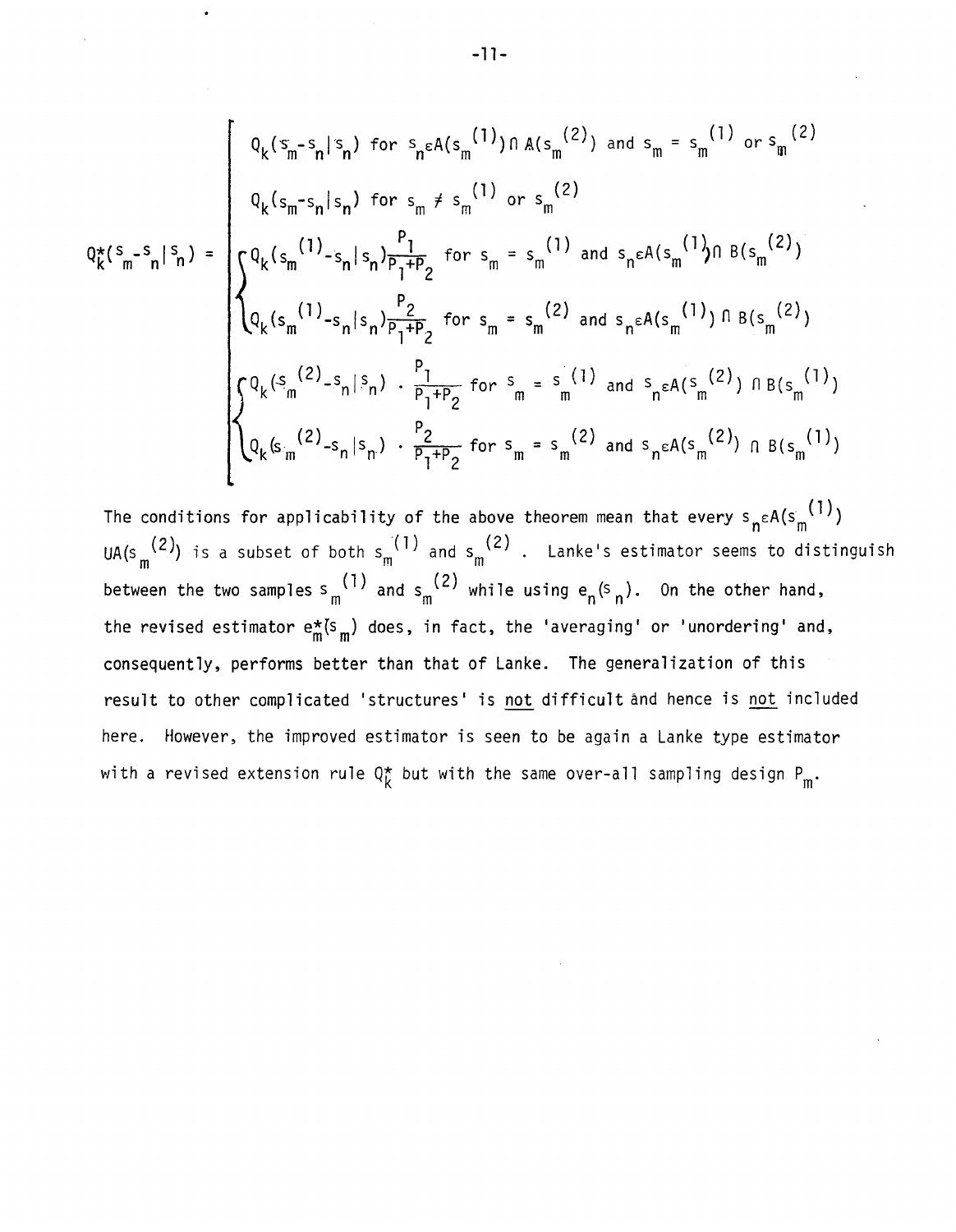#### 3. CONCLUDING REMARKS

The following observations have been made in this paper.

- (a) Lanke's formula yields a strategy  $(P_m, e_m)$  which is better than any given strategy ( $P_n$ ,  $e_n$ ) irrespective of the choice of the extension rule  $Q_k$  where  $m = n + k$ . Also, for any given strategy  $(P_nUP_k,e)$  governed by a combination of two <u>independent</u> sampling designs P<sub>n</sub> and P<sub>k</sub>, there exists a strategy  $(P_m^{\star}, e^{\star})$  which performs better.
- (b) It is difficult to set out the estimator at the initial stage as the ordering is not generally preserved by Lanke type improved estimators.
- (c) Lanke's formula may sometimes lead to inadmissible estimators due to faulty selection of the extension rule  $Q_k$ . The structure of the samples underlying  $P_n$  and  $P_m$  may be studied and suitable recommendations made in some cases.

The following problems need further investigation:

(i) Order-preserving improved estimators using suitable/given extension rules.

(ii) Admissible improved estimators using suitable given extension rules. As mentioned earlier, Sinha (1980) and Sengupta (1982) have some interesting preliminary results on characterizations of original sampling strategies ensuring (ii} with the extension rules given by SRSWOR designs. Is it possible to construct improved estimators in general terms which are essentially different from those given by Lanke's formula?